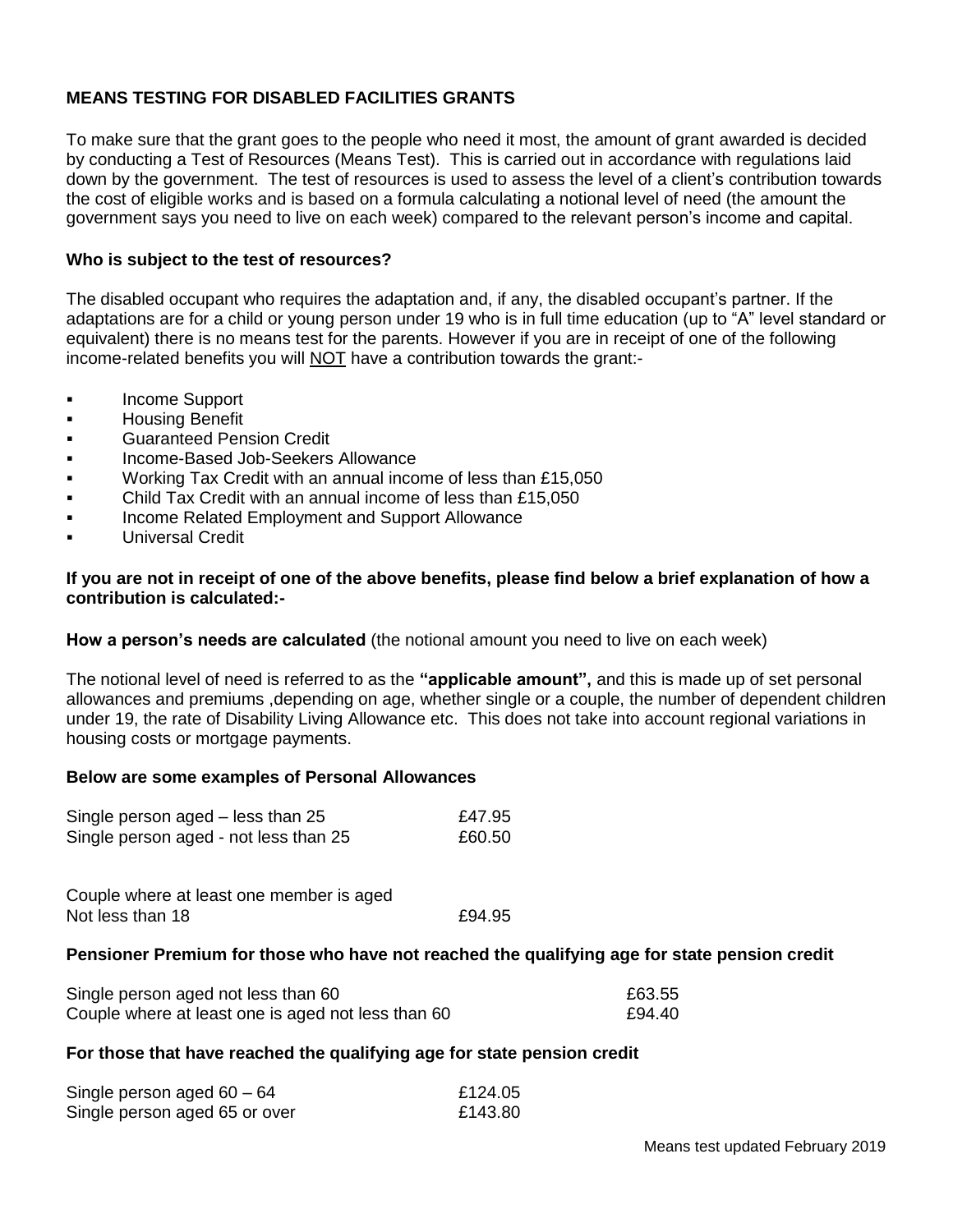| Couple aged 60 to 64   | £189.35 |
|------------------------|---------|
| Couple aged 65 or over | £215.50 |

### **Below are some examples of premiums**

| At least one child | £16.75 |
|--------------------|--------|
|--------------------|--------|

# **Disability premiums for those not having reached the qualifying age for state pension credit**

| Single person | £25.85 |
|---------------|--------|
| Couple        | £36.85 |

Everyone receives and additional premium called the Housing allowance; currently this is £61.30

Using the figures above a couple who are both 76 years old could have the following applicable amount:-

| <b>Housing Allowance</b> | £61.30  |
|--------------------------|---------|
| <b>Pensioner Premium</b> | £215.50 |
|                          | £276.80 |

Please note that this is not a complete list and is for general guidance only.

# **How a person's income and capital are determined**

The weekly income of the disabled person and their partner is taken into account. This includes net earnings from employment, pensions, benefits, rental income, maintenance etc. Disability Living Allowance and Attendance Allowance are not counted as income.

Capital over £6000 is treated as a weekly tariff income. £1 for each £250 or part of £250 in excess of £6000 is added to their overall income for the week. E.g. if you have savings of £7500, of that amount £1500 will be used in the calculation and will result in £6 added to the weekly income - £1500  $\div$  £250 = £6.

For those over 60 years of age the weekly tariff income is £1 for each £500 or part £500 in excess of £6000.

# **How to calculate a grant contribution**

The "applicable amount" is subtracted from the total income. Where the income does not exceed the applicable amount the grant will be 100% of the cost of the works. Where the income exceeds the applicable amount, this figure is used to calculate a "notional" loan that the applicant could raise from the excess income, and this figure will be the client contribution. The notional loan is calculated, using stepped scale by applying different multiplying factors for each proportion of income over the applicable amount and depending on the client's tenure. A worked example using two adults aged 76 is shown below;

| State Pensions per week         | £240.00 |
|---------------------------------|---------|
| Private pensions per week       | £ 61.80 |
| Savings weekly tariff income    | £ 10.00 |
| Total income                    | £311.80 |
|                                 |         |
| A couple's applicable amount is | £276.80 |
|                                 |         |

Therefore the excess income would be £35.00